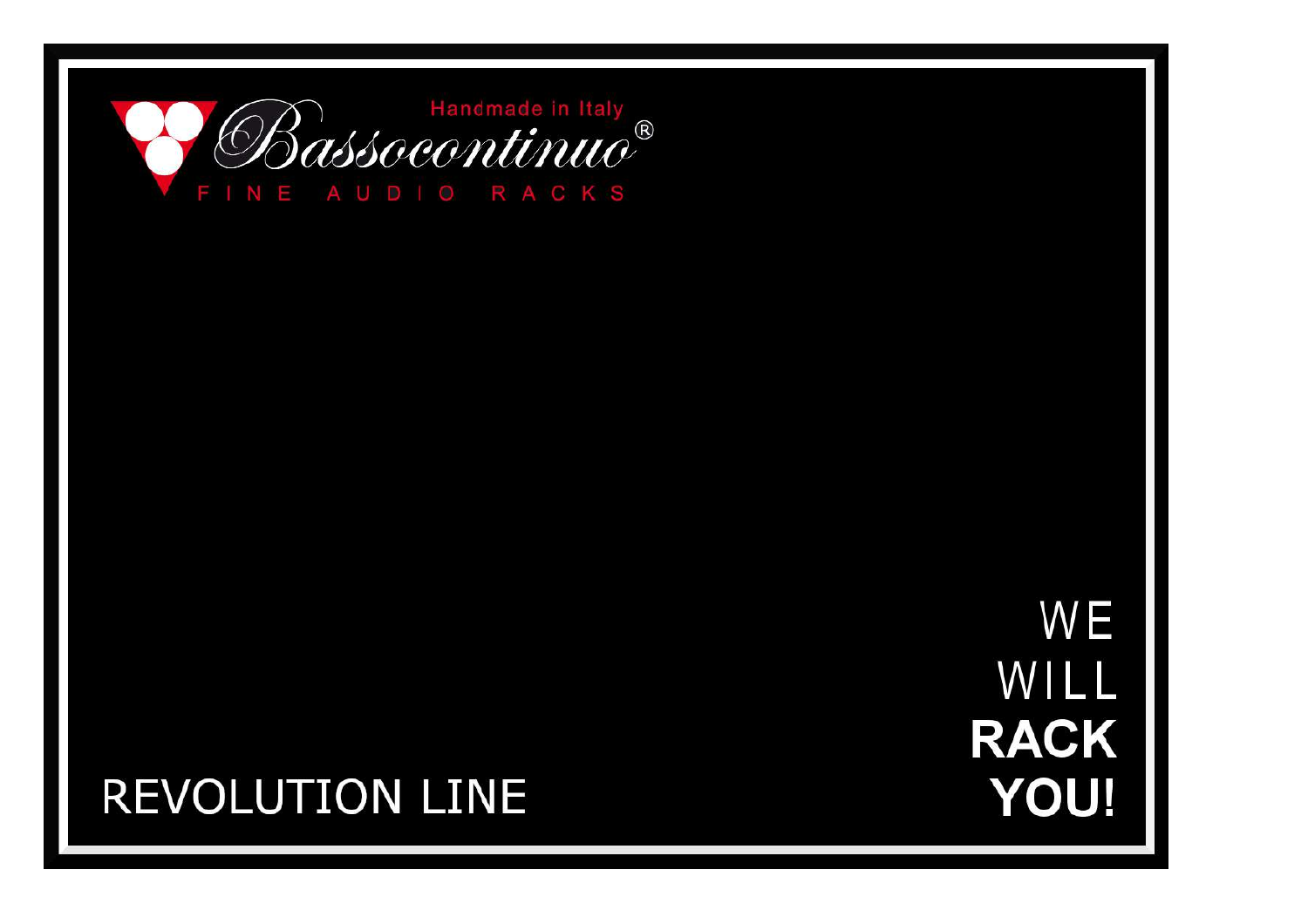

#### **USEFUL HEIGHTS**

| <b>HEIGHTS: bottom*</b> | € 1.570,00 | € 2.115,00 | € 2.290,00 |  |
|-------------------------|------------|------------|------------|--|
| 95 <sub>mm</sub>        | € 1.455.00 | € 2.000,00 | € 2.170,00 |  |
| $145$ mm                | € 1.495,00 | € 2.040,00 | € 2.210,00 |  |
| 195mm                   | € 1.580,00 | € 2.125,00 | € 2.290,00 |  |
| 245mm                   | € 1.615,00 | € 2.160,00 | € 2.320,00 |  |
| 295mm                   | € 1.700,00 | € 2.245,00 | € 2.415,00 |  |
| 345mm                   | € 1.735,00 | € 2.285,00 | € 2.450,00 |  |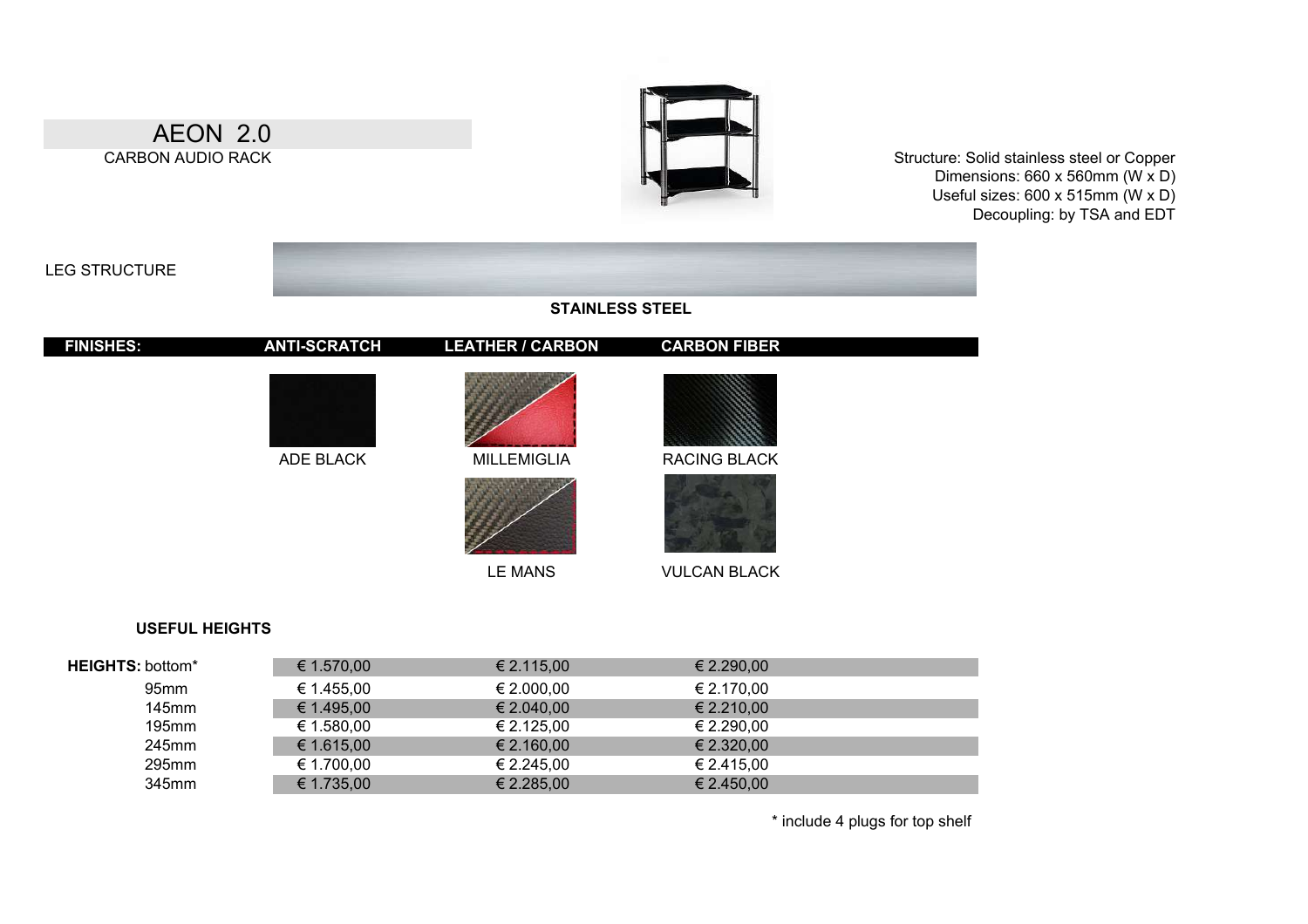

**USEFUL HEIGHTS**

| <b>HEIGHTS: bottom*</b> | € 1.925,00 | € 2.470.00 | € 2.990.00 |  |
|-------------------------|------------|------------|------------|--|
| 95 <sub>mm</sub>        | € 1.900,00 | € 2.440,00 | € 2.960,00 |  |
| $145$ mm                | € 2.035,00 | € 2.585.00 | € 3.120,00 |  |
| $195$ mm                | € 2.295,00 | € 2.835,00 | € 3.410,00 |  |
| 245mm                   | € 2.430,00 | € 2.975,00 | € 3.565,00 |  |
| 295mm                   | € 2.680,00 | € 3.225,00 | € 3.850,00 |  |
| 345mm                   | € 2.820,00 | € 3.370,00 | € 4.000,00 |  |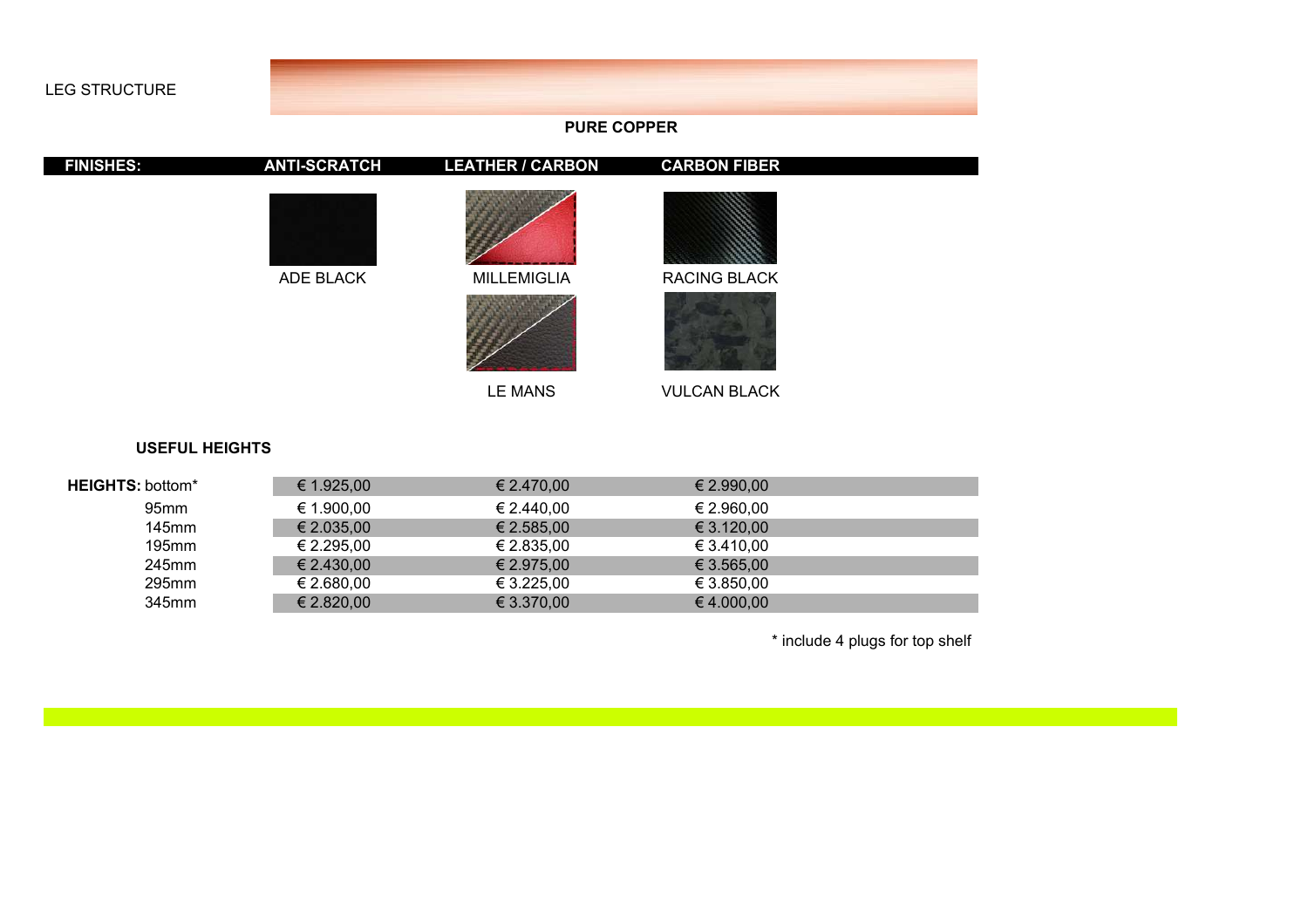

**USEFUL HEIGHTS**

| <b>HEIGHTS: bottom*</b> | 5/0.00 | $-115,00$ | 290.00 |
|-------------------------|--------|-----------|--------|
|                         |        |           |        |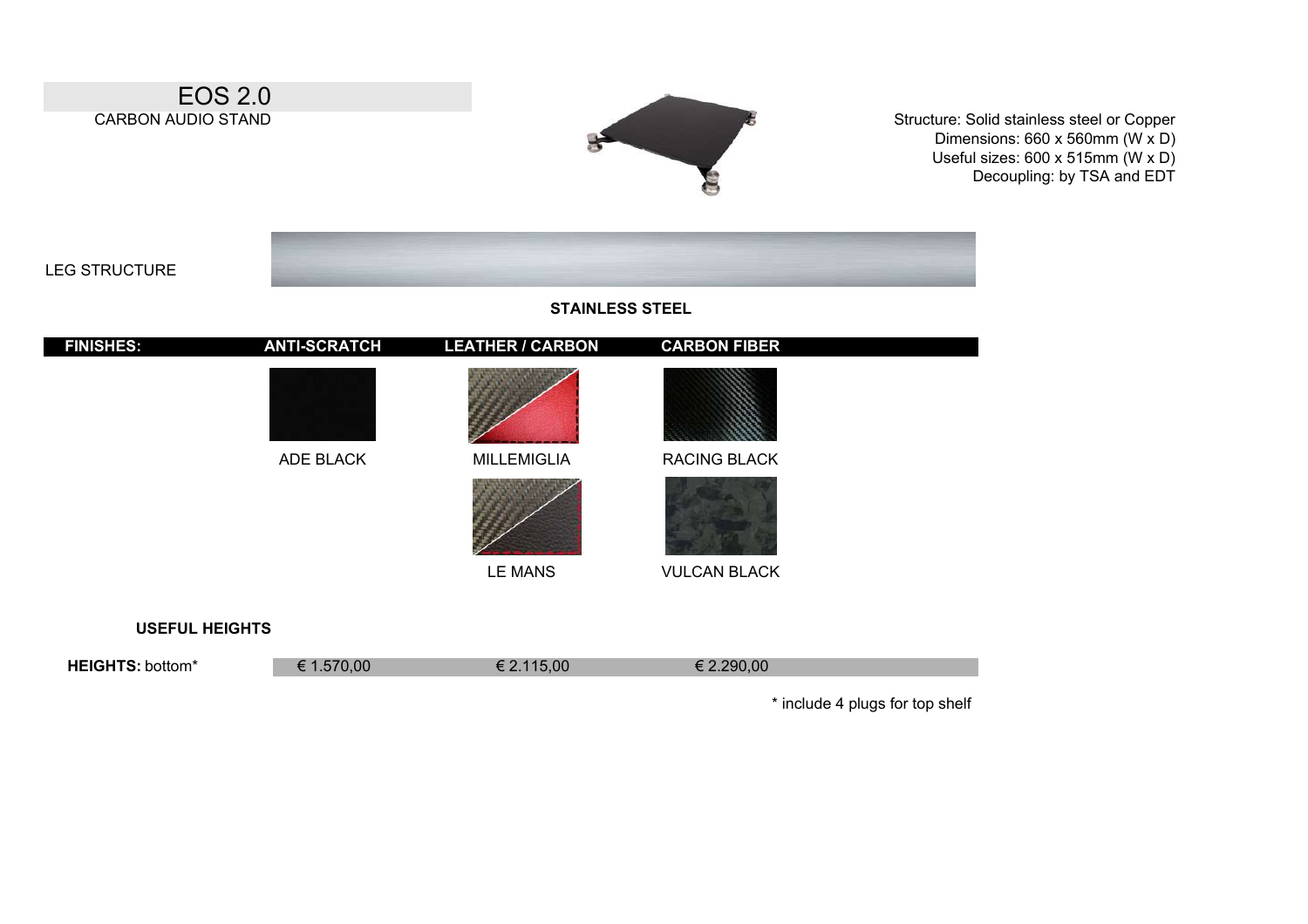

#### **PURE COPPER**

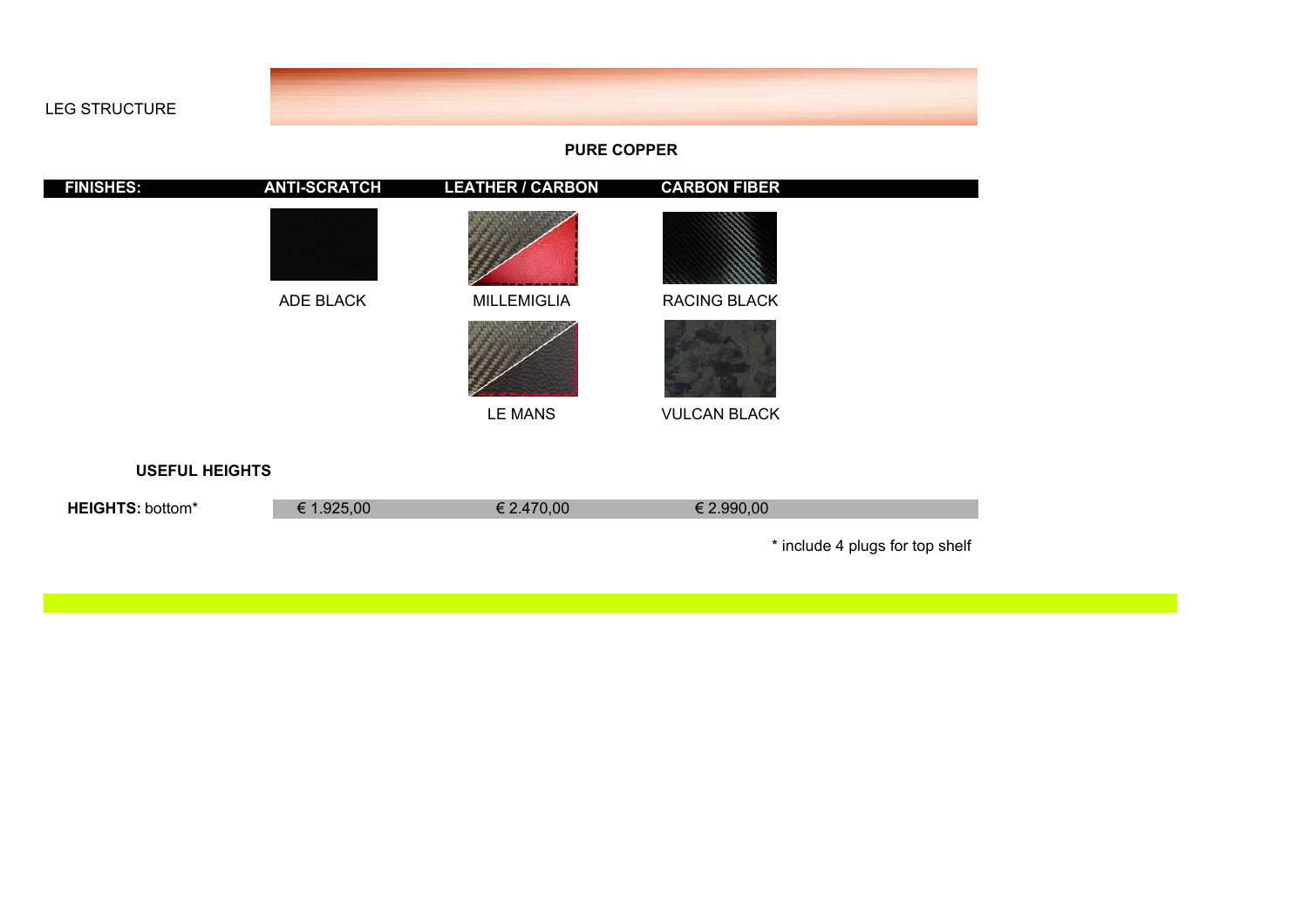ARGO 2.0 CARBON AUDIO VIDEO RACK



Structure: Solid stainless steel or Copper Dimensions: 1280 x 560mm (W x D) Useful sizes: 600 x 515mm (W x D) each shelf Decoupling: by TSA and EDT



#### **STAINLESS STEEL**



| .                | --------   | --------   | <u>.</u>   |  |
|------------------|------------|------------|------------|--|
| 95 <sub>mm</sub> | € 2.800,00 | € 3.900.00 | € 4.805.00 |  |
| $145$ mm         | € 2.865,00 | € 3.956.00 | € 4.870.00 |  |
| $195$ mm         | € 2.995.00 | € 4.080.00 | € 5.010.00 |  |
| 245mm            | € 3.050.00 | € 4.140.00 | € 5.080.00 |  |
| 295mm            | € 3.175,00 | € 4.265,00 | € 5.215.00 |  |
| 345mm            | € 3.230,00 | € 4.325.00 | € 5.285.00 |  |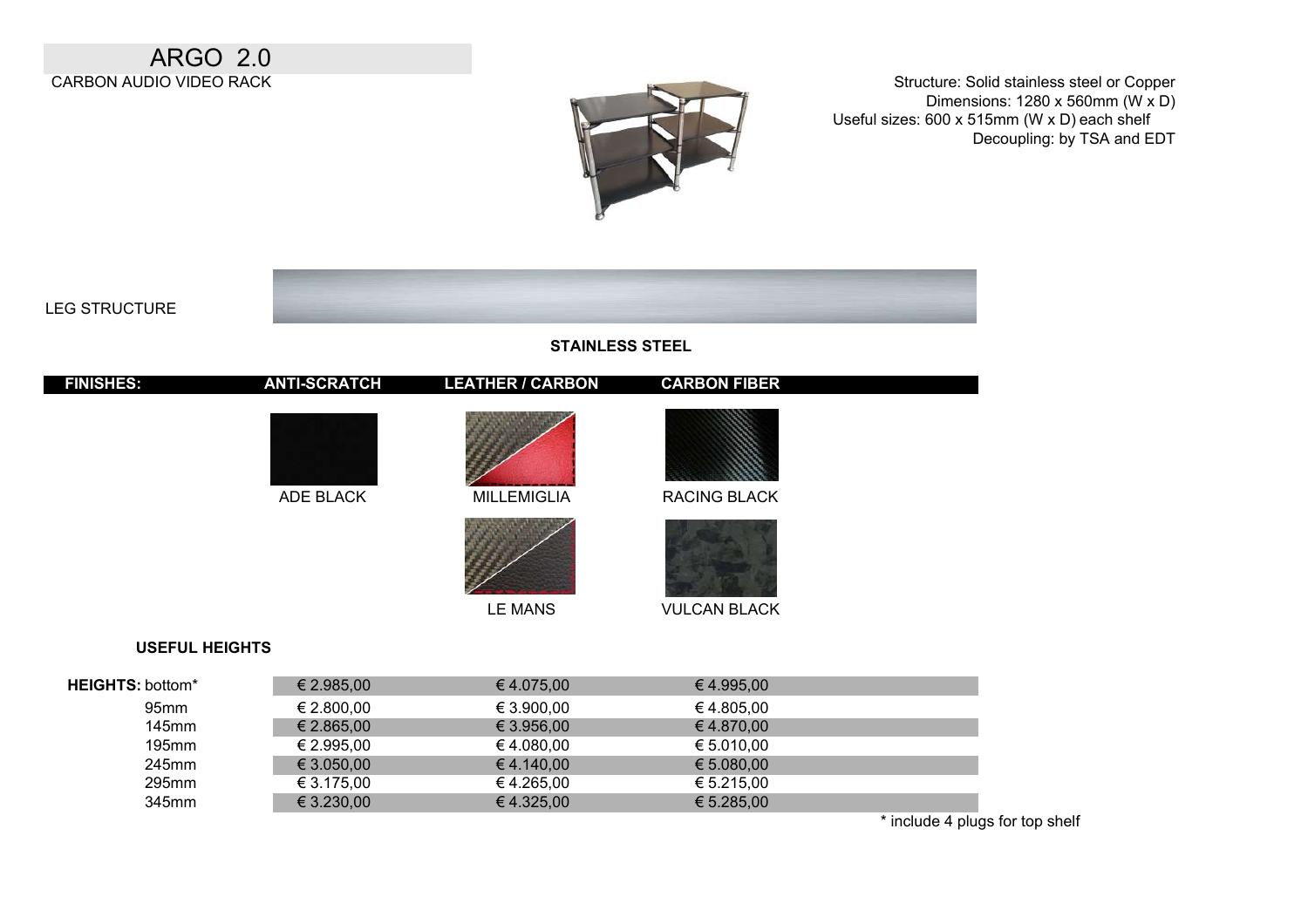

### **PURE COPPER**



#### **USEFUL HEIGHTS**

LEG STRUCTURE

| <b>HEIGHTS: bottom*</b> | € 3.515,00 | € 4.605,00 | € 5.605,00 |  |
|-------------------------|------------|------------|------------|--|
| 95 <sub>mm</sub>        | € 3.475,00 | € 4.560,00 | € 5.555,00 |  |
| 145 <sub>mm</sub>       | € 3.680,00 | € 4.775,00 | € 5.795.00 |  |
| $195$ mm                | € 4.060,00 | € 5.150,00 | € 6.220,00 |  |
| 245mm                   | € 4.270,00 | € 5.360,00 | € 6.460,00 |  |
| 295mm                   | € 4.645,00 | € 5.740,00 | € 6.890,00 |  |
| 345mm                   | € 4.855,00 | € 5.950,00 | € 7.125,00 |  |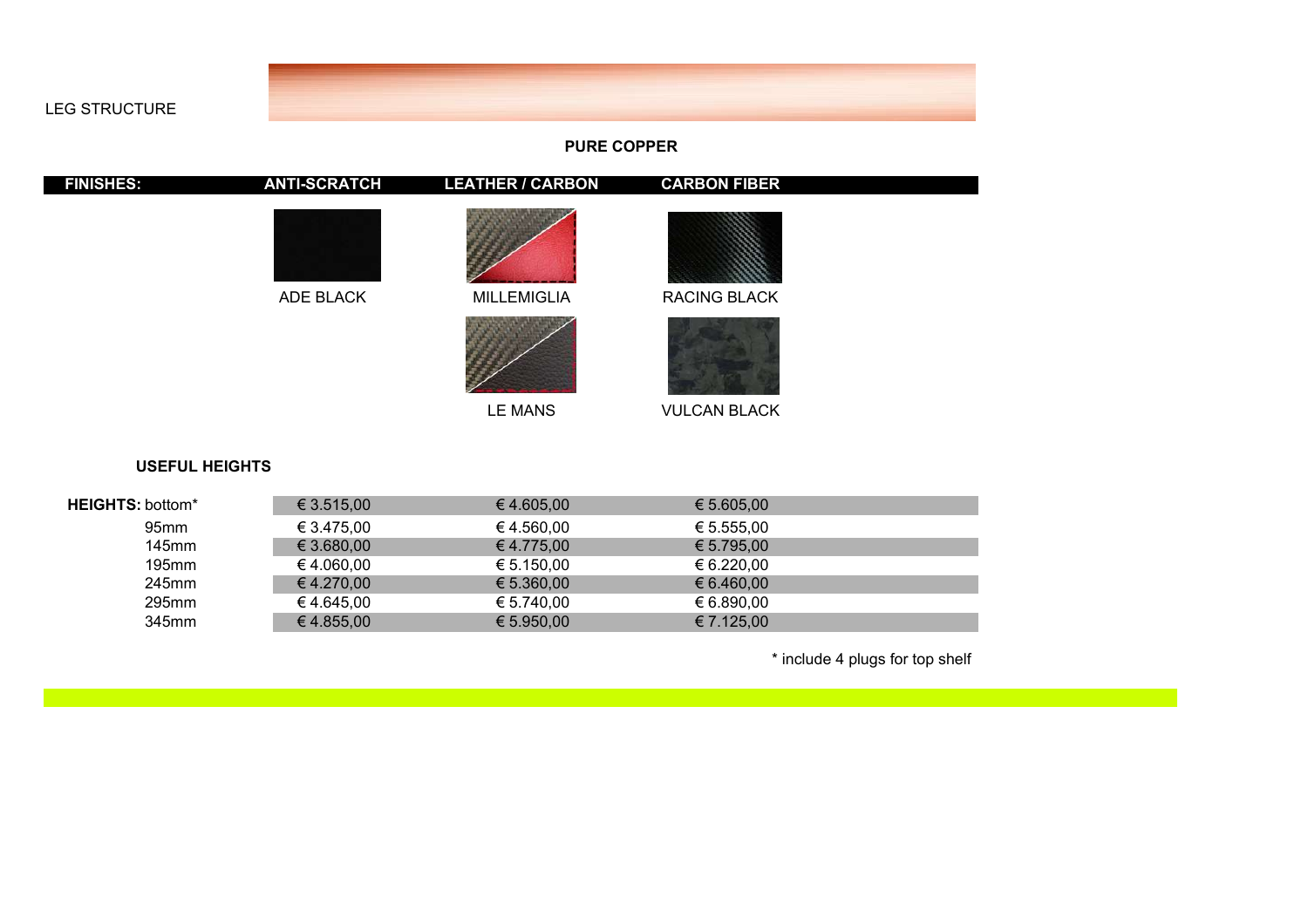# **REVOLUTION LINE: SMART ACCESSORIES**

| MY CABLE MANAGER (pair)   | € 150,00   |
|---------------------------|------------|
| leather option (pair)     | € 270,00   |
| MY REMOTE CONTROL HOLDER  | € 275,00   |
| <b>MY TABLET HOLDER</b>   |            |
| MY HEADPHONE STAND        | € 122,00   |
| leather option            | € 170,00   |
| Leather + logo embroidery | ON REQUEST |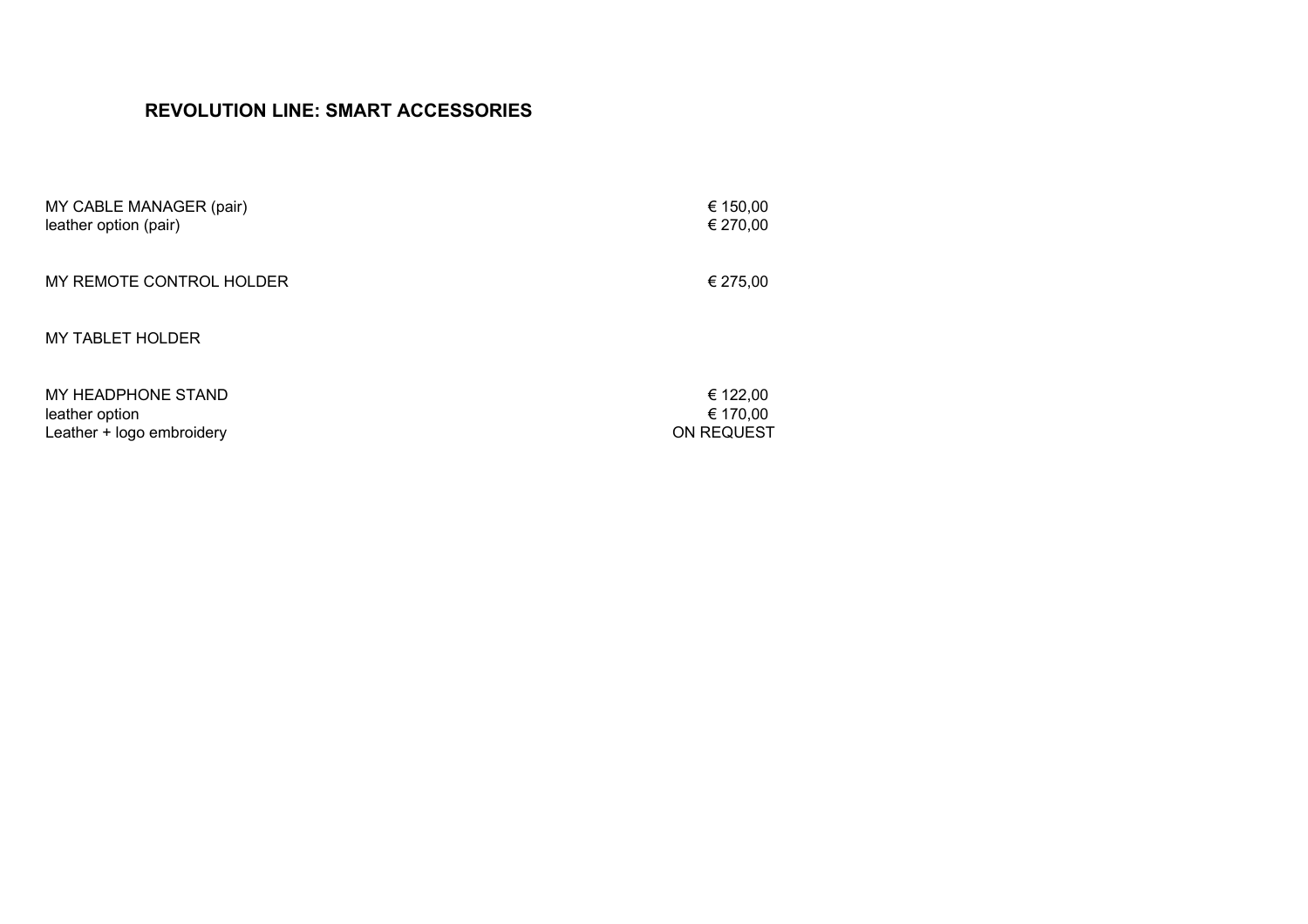## **REVOLUTION LINE: METAL PARTS FOR UPGRADE**

| <b>STAINLESS STEEL</b>             |                      |
|------------------------------------|----------------------|
| BOX (set of 4)                     |                      |
| M10 CILINDER<br><b>M5 CYLINDER</b> | € 155,00<br>€ 112,00 |
| <b>COPPER</b>                      |                      |
| BOX (set of 4)                     |                      |
| M10 CILINDER<br><b>M5 CYLINDER</b> | € 545,00<br>€ 355,00 |